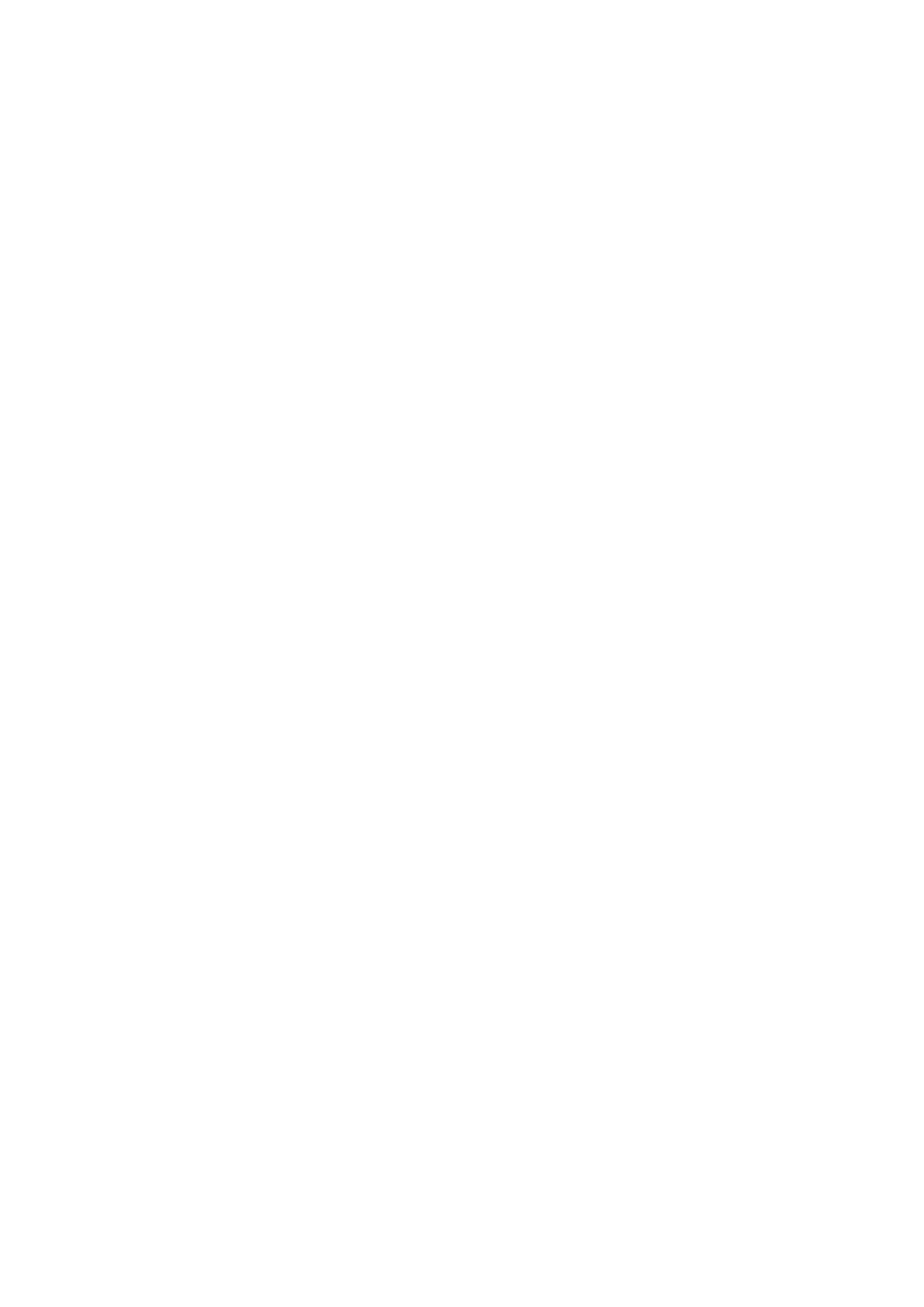### **The UK and the EU: Two years after Brexit & one year into the Trade & Co-operation Agreement**

#### **Introduction**

On Christmas Eve 2020, the UK and the EU reached agreement on a trade and cooperation treaty governing their future relationship (the TCA). This agreement came into force on 1 January 202[1](#page-2-0). $<sup>1</sup>$ </sup>

In this paper, we look at the consequences of Brexit and at the implementation of the TCA in its first year, including its economic impact, and current problems arising from the agreement and its implementation.

Although the Northern Ireland protocol, which governs the trading relationship between Northern Ireland and the EU and Great Britain and Northern Ireland, is laid down within the UK-EU Withdrawal Agreement and not the TCA, we nonetheless consider the negotiations around the implementation of the protocol since there is an interrelationship between the protocol and the TCA.

#### **Background**

**.** 

The UK-EU TCA is a free trade agreement that provides for tariff and quota free trade for most goods between Great Britain and the EU (see below as regards Northern Ireland). Rules of origin apply to goods exported from GB to the EU, meaning that (in simple terms) the bulk of any item being exported must have been made in the UK. Services were largely excluded from the agreement because the UK prioritised regulatory autonomy over maintaining economic ties with the EU; this issue is dealt with below. It is important to note that there is a distinction between effects of Brexit generally (*e.g.* that the UK is no longer in the Single Market) and those of the TCA in particular (*e.g.* the alternative trading arrangements replacing the UK's former participation in the Single Market).

Leaving the customs union with the EU means the return of full customs controls on GB-EU trade for the first time since 1992. Because of the short implementation time, the UK unilaterally delayed introduction of full customs controls on most imports from EU until 1 January 2022. New sanitary and phyto-sanitary (SPS) rules governing the import of animal and plant products came partly in force from 1 January 2022; the remainder come into force on 1 July 2022.

<span id="page-2-0"></span><sup>&</sup>lt;sup>1</sup> The text of the finalised Treaty, following a legal text revision process by both parties, came into force on 1 May 2021 replacing the Christmas Eve edition: see HM Government[, 'UK/EU and EAEC: Trade and Cooperation Agreement',](https://www.gov.uk/government/publications/ukeu-and-eaec-trade-and-cooperation-agreement-ts-no82021) 30 April 2021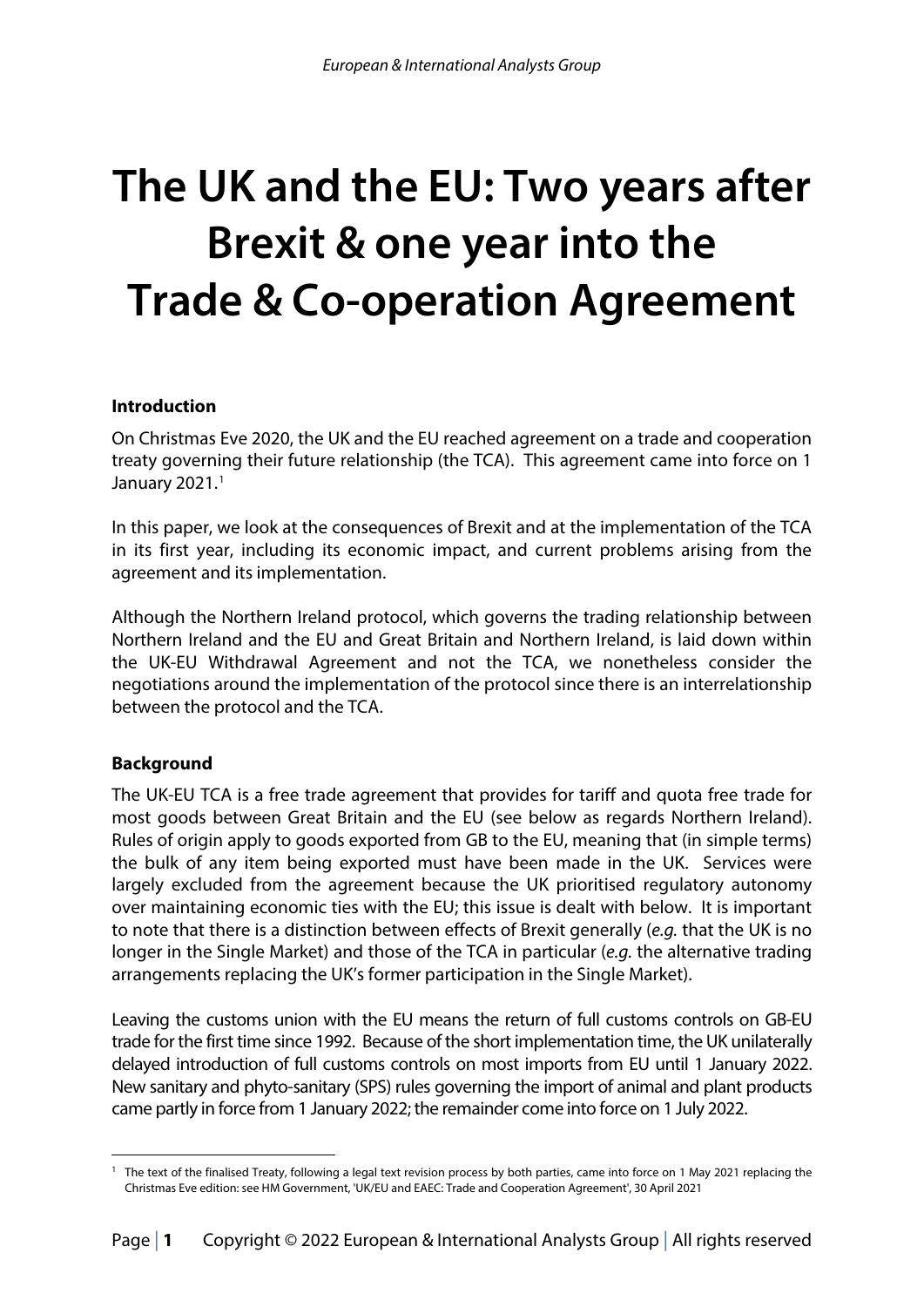The Government remains confident that Brexit was the right choice for the country. It has published a paper on the benefits of Brexit and is consulting on a prospective Brexit Freedoms Bill.<sup>[2](#page-3-0)</sup> The Government has given examples of the greater flexibility the UK has outside the EU in some areas of public policy, including on VAT, migration in respect of EU/EEA citizens, in agriculture and in financial services.

The TCA is a large and complex agreement with major consequences for all businesses trading with the EU. An example of that is that the UK trade guide to importing and exporting goods to/from EU runs to 160 pages.<sup>[3](#page-3-1)</sup> It has led to the reintroduction of a significant number of non-tariff barriers. Further details of the TCA can be found in an earlier SEE paper[.4](#page-3-2)

#### **Economic impact**

Assessing the economic impact of Brexit and the TCA is complicated by the near parallel event of the pandemic. Nonetheless, the Office for Budget Responsibility (OBR) has estimated that Brexit will reduce UK GDP by four per cent in the long term, in addition to a two per cent fall in GDP as a result of the pandemic.<sup>[5](#page-3-3)</sup>

There was a much greater fall of 15 per cent in UK trade with the EU in 2021. UK goods exports to the EU (nearly half of total exports) fell by 45 per cent in January 2021 before recovering somewhat in the months afterwards but they were still in August around 15 per cent lower than in 2020.<sup>[6](#page-3-4)</sup> Goods imports from the EU also fell, by around 30 per cent in early 2021, recovering to 20 per cent below December 2020 in August 2021. Trade with both EU and non-EU countries was still lower at the end of 2021 than it had been before the pandemic in 2019 but the fall in the case of EU countries was double that with the rest of the world.<sup>[7](#page-3-5)</sup>

The impact of the TCA on trade can be seen by comparing the trade performance of the UK and that of the main EU countries: UK trade has not recovered after Covid in the way EU countries' trade has.<sup>[8](#page-3-6)</sup> In addition, the UK is now more dependent on trade with non-EU countries; 52 per cent of UK trade in first 10 months of 2021 was with non-EU countries.<sup>[9](#page-3-7)</sup> While the UK has had some success in rolling over trade agreements between the EU and third countries, and has signed new FTAs with Australia and Japan, the modest growth in UK's trade with non-EU countries doesn't compensate for the fall in UK/EU trade.<sup>10</sup> And the FTA with Australia shows the UK's weakened leverage outside of the EU; the UK would not have agreed to such a deal before because the majority of the benefits will be to Australia and because it undermines UK animal welfare standards and SPS controls.

Part of the difficulty in maintaining UK-EU trade in the first year derived from supply chain disruption. Global supply chains have been disrupted by the pandemic but Brexit has also been a factor. It is difficult to disentangle the two as possible explanations but the loss of EU

 $\overline{a}$ 

<span id="page-3-0"></span><sup>2</sup> See HM Government, *[The benefits of Brexit: how the UK is taking advantage of leaving the EU](https://www.gov.uk/government/publications/the-benefits-of-brexit)*, 31 January 2022

<sup>3</sup> See HM Government, *[The Border with the European Union: Importing and Exporting Goods](https://www.gov.uk/government/publications/the-border-operating-model)*, 16 December 2021

<span id="page-3-2"></span><span id="page-3-1"></span><sup>4</sup> Senior European Experts, *[The UK-EU Trade and Co-operation Agreement 2020](https://www.eiag.org.uk/paper/uk-eu-trade-co-operation-agreement-2020/)*, 18 January 2021

<span id="page-3-3"></span><sup>5</sup> ['Impact of Brexit on economy "worse than Covid"',](https://www.bbc.co.uk/news/business-59070020) *BBC News*, 27 October 2021

<span id="page-3-4"></span><sup>6</sup> Office for Budget Responsibility[, 'The initial impact of Brexit on UK trade with the EU',](https://obr.uk/box/the-initial-impact-of-brexit-on-uk-trade-with-the-eu/) 27 October 2021

<span id="page-3-6"></span><span id="page-3-5"></span><sup>7</sup> *Ibid.*

<sup>8</sup> Se[e 'How Brexit and the pandemic changed UK trade in 4 charts',](https://www.politico.eu/article/how-brexit-and-the-pandemic-changed-uk-trade/) Sebastian Whale & George Arnett, Politico.eu, 10 January 2022 9 *Ibid.*

<span id="page-3-8"></span><span id="page-3-7"></span><sup>&</sup>lt;sup>10</sup> See map showing the UK's trade relations around the world prepared by Trade Economics[, 'UK Trade Agreements After Brexit',](https://www.tradeeconomics.com/uk-trade-agreements-after-brexit/) 26 October 2021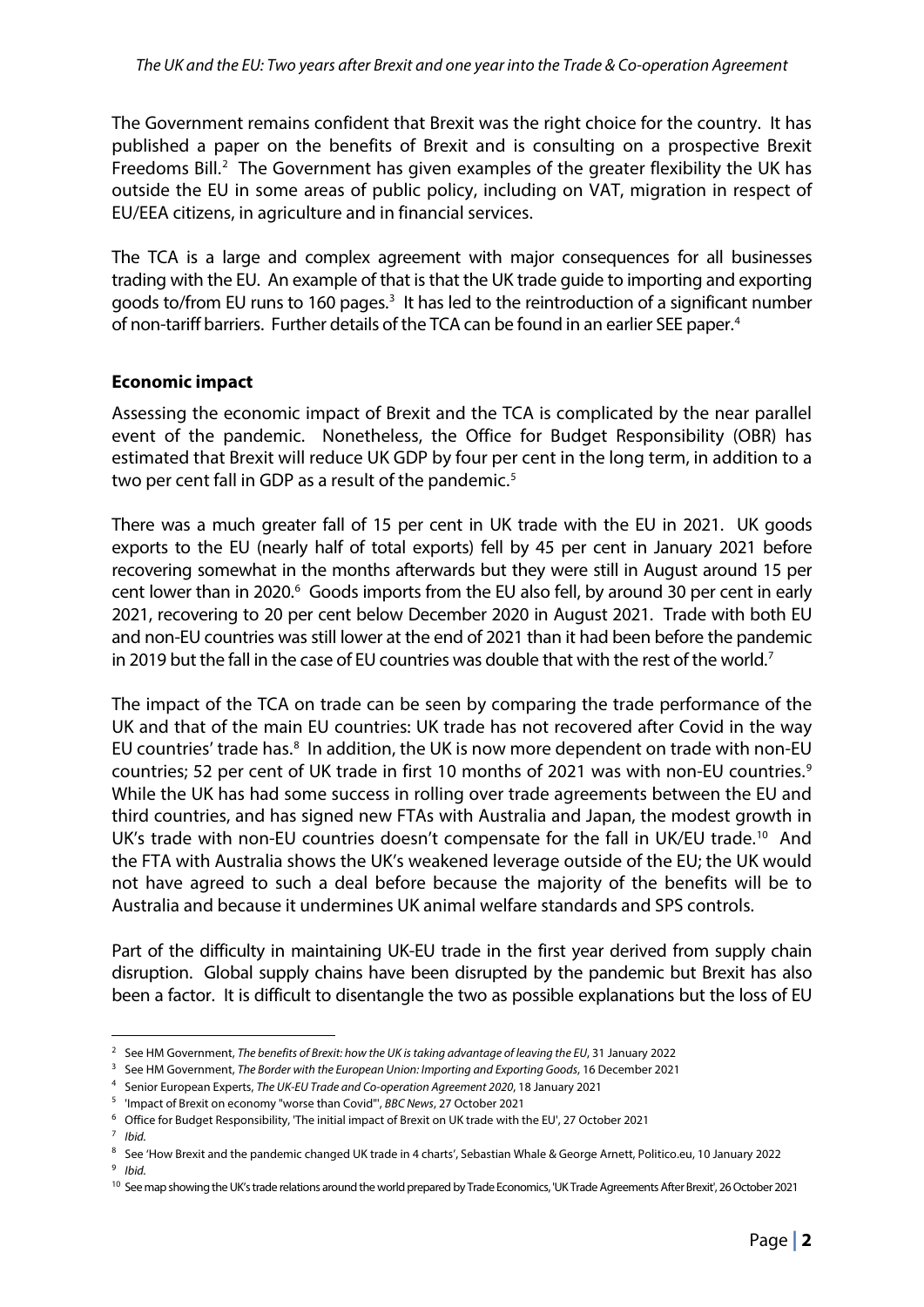citizens in the UK to drive goods vehicles and to work in food processing (roughly 200,000 EU nationals left the UK in 2020-21<sup>11</sup>), the impact of the restrictions on cabotage (the right to carry goods between more than one destination in the EU) in the TCA and the need to comply with customs and SPS controls at ports are all Brexit-related factors contributing to the difficulties.

The largest impact of the TCA on UK-EU trade has probably been in services. The loss of "passporting", that was the right of a UK-based company because it was regulated in one EU country to offer that service in all EU countries, was a significant blow to UK service businesses. To trade with the EU now they must now have a subsidiary in each EU country they operate in and comply with host country regulations. Prior to Brexit the UK had a large surplus in its trade in services with the EU and the EU Single Market was UK's largest destination for services exports, amounting to 40 per cent of overall services exports. After the TCA came into force, the fall in UK services exports to the EU in the second quarter of 2021 was at 30 per cent more than double the size of the fall in services exports to the rest of the world (14 per cent; the comparison is with same period in 2019).<sup>[12](#page-4-1)</sup>

The impact of the TCA on energy has not been as great. The UK prioritised energy trade in the TCA resulting in a minimal impact on energy prices from Brexit. UK energy policies are (now) largely aligned with those of the EU.<sup>13</sup> The UK's current high energy prices are mainly due to global factors but also to some domestic ones such as the lack of gas storage capacity and the inadequate diversification of energy resources meaning that the UK is less resilient in energy supply.<sup>[14](#page-4-3)</sup> In the longer-term, the fact that the UK is no longer in the energy single market may adversely affect the security of supply.

Inward investment has been volatile since 2016 with an overall downward trend, especially in expansion projects, and a big fall in FDI-created jobs.[15](#page-4-4) The UK had been a major benefactor of inward investment while in the Single Market with non-EU companies often choosing the UK as a base inside the EU (for example, for vehicle manufacturing, pharmaceuticals and financial services). The Government has created an Office for Foreign Investment and established hubs around the UK to promote it but it will be hard to reverse the downward trend since 2016 given the limitations of the TCA.

Brexit has been one of the factors in driving inflation because of its link to supply chain issues, to labour shortages pushing up wages and to reduced business investment. The increase in inflation will affect the cost of living, will increase Government spending (through higher interest rates on debt, increase in costs of goods and services and linked increases in benefits) and potentially increase the cost of exports, leading to either reduced overseas sales or lower UK business profits.[16](#page-4-5)

**.** 

<span id="page-4-0"></span><sup>&</sup>lt;sup>11</sup> See Office for National Statistics[, 'Population of the UK by country of birth and nationality: year ending June 2021',](https://www.ons.gov.uk/peoplepopulationandcommunity/populationandmigration/internationalmigration/bulletins/ukpopulationbycountryofbirthandnationality/yearendingjune2021) 25 November 2021

<span id="page-4-1"></span><sup>&</sup>lt;sup>12</sup> Professor Sarah Hall, ['The UK services sector: a challenging first year outside the EU',](https://ukandeu.ac.uk/the-uk-services-sector-have-had-a-challenging-first-year-outside-the-eu/) UK in a Changing Europe, 9 December 2021

<span id="page-4-2"></span><sup>13</sup> Michael G. Pollitt, *[The Further Economic Consequences of Brexit: Energy](https://www.econ.cam.ac.uk/research/cwpe-abstracts?cwpe=2161)*, Cambridge Working Papers in Economics, CWPE 2161, 6 September 2021

<span id="page-4-3"></span><sup>&</sup>lt;sup>14</sup> See Ian Bond, Elisabetta Cornago & Zach Meyers, ['Why have Europe's energy prices spiked and what can the EU do about them?',](https://www.cer.eu/insights/why-have-europes-energy-prices-spiked) Centre for European Reform, 28 October 2021

<span id="page-4-4"></span><sup>15</sup> ['100 days since Brexit: The UK's self-inflicted wound',](https://www.investmentmonitor.ai/analysis/uk-self-inflicted-wound) Greg Barklie, *Investment Monitor*, 6 April 2021

<span id="page-4-5"></span><sup>16</sup> ['UK faces slow growth, high inflation after pandemic and Brexit - NIESR',](https://www.reuters.com/world/uk/uks-niesr-warns-stagnation-risk-supply-chain-problems-2021-11-09/) David Milliken, *Reuters*, 9 November 2021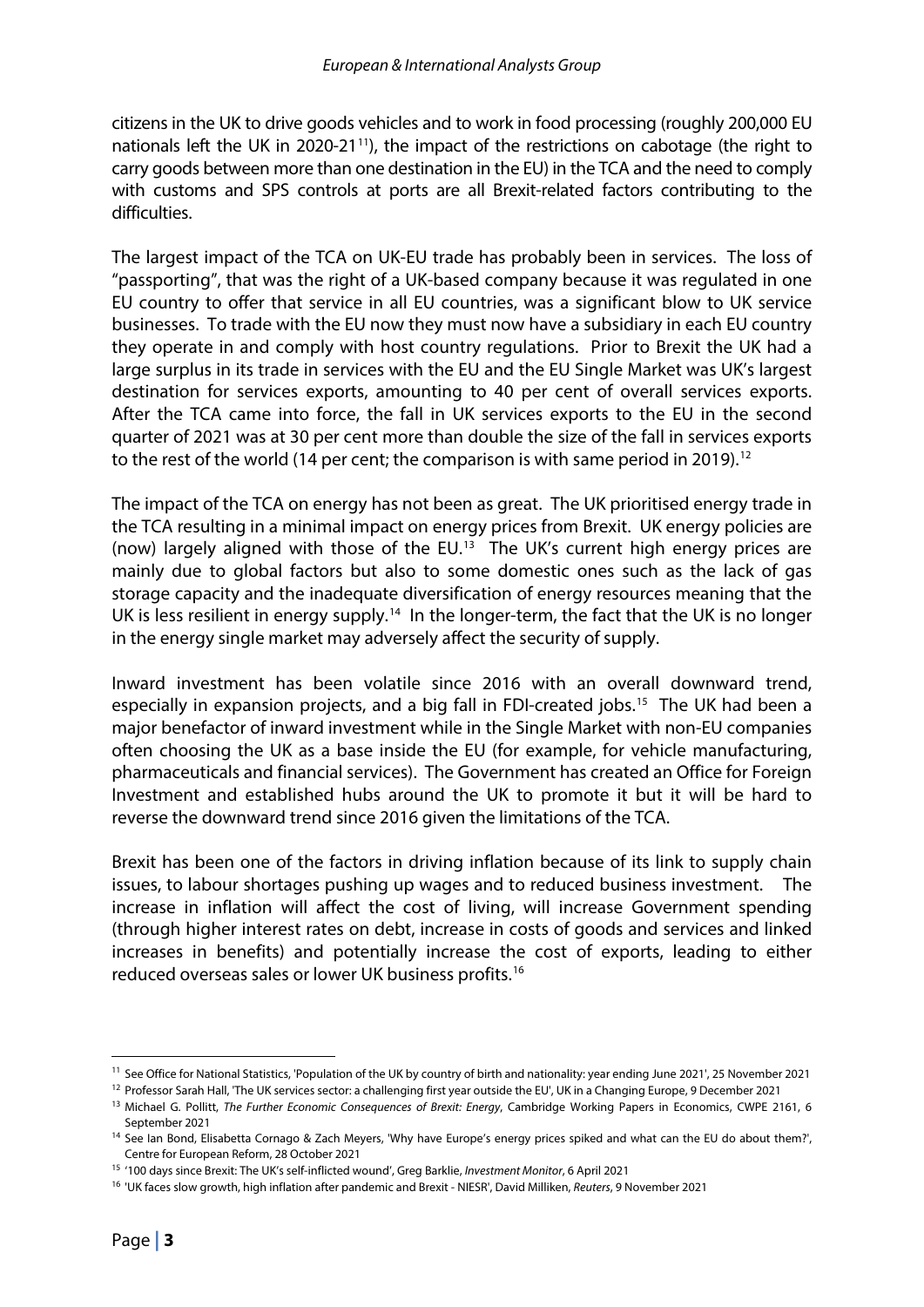#### **Current problems with the TCA and trade in goods and services**

#### Customs controls on goods

It is now more difficult, more costly and slower for UK companies to trade with the EU because the UK is no longer in the customs union with the EU or in the Single Market.<sup>[17](#page-5-0)</sup> This is because although the burden of tariffs was avoided through the TCA, non-tariff barriers to trade with the EU are now in place. These include customs documentation on exports including declarations on rules of origin, VAT now being levied on exports, the reintroduction of SPS controls on fish and food exports and the need for some UK exporters to comply with more than one set of sectoral, product or employment regulations.<sup>[18](#page-5-1)</sup> As a result the number of customs declarations made on GB to EU exports, and UK to the rest of the world, has increased sharply; it was 44 million for the whole of 2020 but 48 million for January to August 2021.<sup>[19](#page-5-2)</sup> The cost to business of this increased bureaucracy is another factor adding to inflation as businesses pass on these costs to customers.

The UK has twice delayed the introduction of full UK customs controls on EU imports. This reflects the difficulties for UK business of adjusting to controls, especially those concerning animal products and delays in bringing new infrastructure and staff online.

#### Sanitary and Phytosanitary (SPS) controls

The UK decision not to retain EU SPS standards means that UK food and drink exports to the EU are now subject to SPS controls at the border, making it more difficult and more costly to export from GB to the EU. Exporters have published many examples of the impact on their businesses, including the 60 steps necessary to export plants from GB compared to 27 before Brexit and some exports no longer being viable as the cost of compliance is greater than value of product - a £2 packet of seeds costing  $£100$  to export for example.<sup>20</sup> Overall, most food and drink exporters must go through 20 steps now compared to just two before Brexit.<sup>[21](#page-5-4)</sup> The greatest impact appears to be on products with the lowest profit margins. One fish merchant showed the BBC the 76 pages of forms, including approval from a vet, needed for each consignment of cuttlefish and monkfish exported to the EU.<sup>[22](#page-5-5)</sup>

#### Agriculture and fisheries

 $\overline{a}$ 

The largest decline in commodity exports to the EU in January 2021 was in the category of food and live animal exports at 73 per cent. Data from the Food & Drink Federation suggested it had recovered but was still over 45 per cent down at the end of the first quarter.[23](#page-5-6) By contrast, exports of food and drink to non-EU countries rose by 0.3 per cent over the same period so even allowing for the pandemic, there was a major fall in overall exports to the EU and SPS controls were probably the biggest reason.

<span id="page-5-0"></span><sup>17</sup> See House of Lords European Affairs Committee, *[4th Report of Session 2021–22: One year on—Trade in goods between Great Britain and](https://publications.parliament.uk/pa/ld5802/ldselect/ldeuaff/124/12402.htm)  [the European Union](https://publications.parliament.uk/pa/ld5802/ldselect/ldeuaff/124/12402.htm)*, HL Paper 124, 16 December 2021

<span id="page-5-1"></span> $18$  The double regulation problem particularly affects companies in the chemicals and/or medical products sectors.

<span id="page-5-2"></span><sup>19</sup> National Audit Office, *[The UK border: Post UK–EU transition period](https://www.nao.org.uk/report/the-uk-border-post-uk-eu-transition-period/)*, HC 736, 5 November 2021, p. 10

<span id="page-5-3"></span><sup>20</sup> House of Lords European Affairs Committee, *op. cit.*, pp. 21-22, paras 71 and 74

<span id="page-5-4"></span><sup>21</sup> National Audit Office, *op. cit.*, p. 51, para 2.14

<span id="page-5-5"></span><sup>22</sup> *['Brexit: One year on, the economic impact is starting to show'](https://www.bbc.co.uk/news/business-59761292)*, Faisal Islam, *BBC News*, 24 December 2021

<span id="page-5-6"></span><sup>23</sup> All figures in this paragraph quoted in National Audit Office, *op. cit.*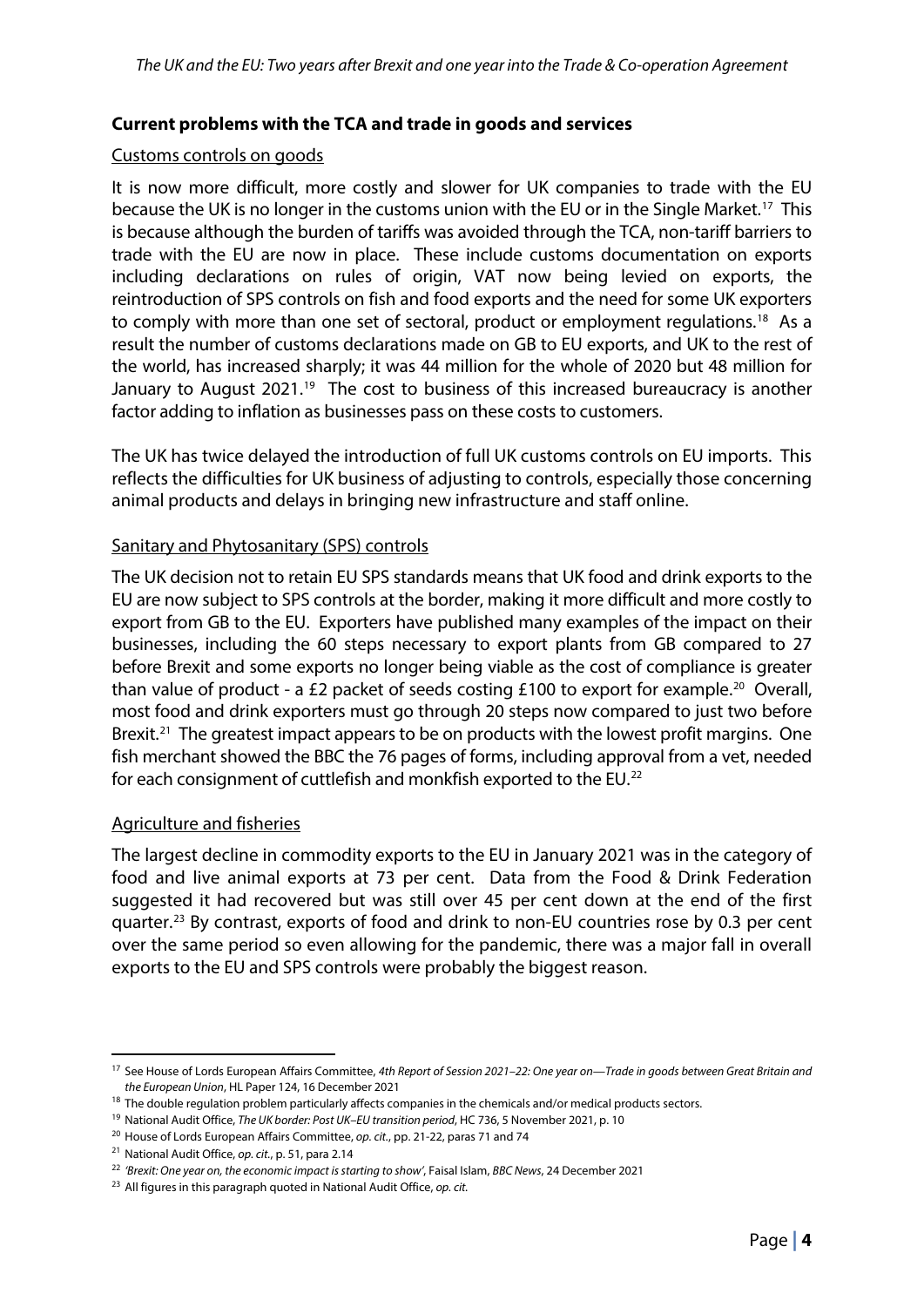In respect of fisheries, the most noticeable impacts of the TCA were the reduced fishing opportunities compared to the expectations of UK fishermen, the delay in agreement with Norway and Iceland about access to their waters in 2021 and the dispute with France over access to UK waters for their boats. The UK fishing sector was angered by the TCA as they argued that it had led to £300 million in lost business compared to the pre-Brexit position, not the £148 million gain the Government claimed.<sup>24</sup> In addition, the absence of agreements with Iceland, the Faroes, Greenland and Norway meant a loss of fishing opportunities for UK boats in 2021. Agreement was finally reached with Norway in December 2021 to allow reciprocal access to catch cod, haddock and hake in 2022 but the overall amount is below the pre-Brexit position. One company has estimated that the quota it has received for 2022 amounts to just one week's work for one large Hull-based trawler, the Kirkella[.25](#page-6-1) 

The Government was able to point to the relative success of the first post-Brexit negotiations with the EU on total allowable fishing catches (TACs) for 2022 which saw the TACs for 2021 largely rolled over; but the sector would still say that this is below the expectations the Government had itself set before Brexit. The spat with the French over historic fishing rights for their vessels in UK and Channel Island waters has mostly been resolved.

#### Services

In addition to the loss of passporting rights, the loss of free movement rights is impacting UK business because it has ended short-term working in the EU. Businesses cannot deploy staff to EU countries to respond to surges in demand or to address trade problems. In addition, the lack of mutual recognition for qualifications hampers professionals from both UK and EU and imposes costs on UK employers even when visas are granted (*e.g.* the NHS).

The impact of restrictions on travel and tourism are not fully clear because of the impact of the pandemic but some employment opportunities for British citizens have clearly been lost, for example those working in tour guiding or those working in alpine resorts. There are specific problems for creative professionals (*e.g.* musicians, many of whom earned half or more of their income from working in the EU before Brexit) as they must comply with rules of each EU country and the transport of instruments and other equipment can be affected by both customs and cabotage rules.<sup>[26](#page-6-2)</sup> The restrictions on visits to 90 days in 180 days a year is a major disadvantage for UK property owners in the EU (and vice versa).

#### Education & science

Despite an assurance from the Prime Minister that the UK would not withdraw from Erasmus+ after Brexit, the EU-managed international student and university staff exchange programme, the UK has done so. It has been replaced by the Turing scheme but that offers lower-level grants to students compared to Erasmus, does not make up for the loss of £200 million in income to UK universities from EU students who formerly came under Erasmus+ and it is an annual programme unlike Erasmus+ which being multi-annual provided certainty for institutions, students and staff when planning courses and exchanges.[27](#page-6-3)

 $\overline{a}$ 

<span id="page-6-0"></span><sup>24</sup> See report by Gary Taylor, former DEFRA lead fisheries negotiator: *[Brexit Balance Sheet](https://www.nffo.org.uk/nffo-demands-transparency-over-tca-deal/)*, National Federation of Fishermen's Organisations, 30 September 2021

<span id="page-6-1"></span><sup>25</sup> See *['Brexit fishing deal: Kirkella owners "devastated" by UK-Norway pact'](https://www.bbc.co.uk/news/uk-england-humber-59748581)*, *BBC News*, 21 December 2021

<span id="page-6-2"></span><sup>&</sup>lt;sup>26</sup> See Ilze Jozepa, Niamh Foley & Melanie Gower, *EU-UK Trade and Cooperation Agreement: Temporary business travel*, House of Commons Library Research Briefing CBP 9130, 17 November 2021

<span id="page-6-3"></span><sup>&</sup>lt;sup>27</sup> See Professor Paul James Cardwell & Dr Max Fras[, 'The Turing Scheme: does it pass the test?',](https://ukandeu.ac.uk/the-turing-scheme-does-it-pass-the-test/) UK in a Changing Europe, 12 March 2021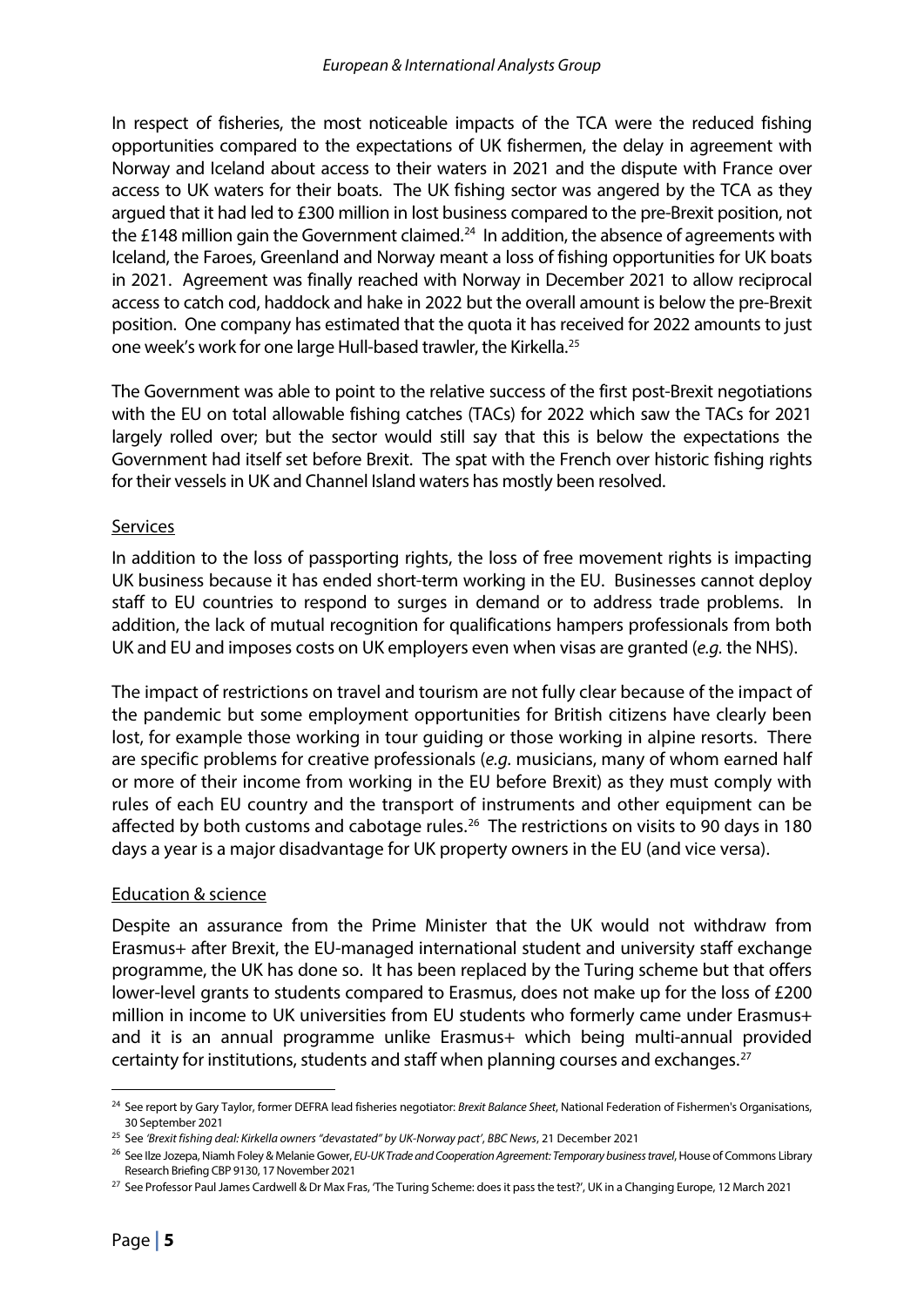Although the TCA provided for the UK to rejoin the EU's Horizon science programme, this has not happened because of on-going negotiations with the EU on other issues.<sup>28</sup> This short-sighted position takes no proper account of the mutual benefit to the UK and the EU of co-operation in science and research and ought not to continue.

#### **Northern Ireland Protocol**

The Protocol was part of the Withdrawal Agreement and designed to ensure no new border on the island of Ireland so as to protect the Belfast/Good Friday Agreement. It keeps NI in the Single Market for trade in goods. This in turn means that goods travelling between Great Britain and NI (and vice versa) are subject to EU import controls.<sup>[29](#page-7-1)</sup> Implementation has proved difficult for both business and the public sector with some trade between GB and NI stopping altogether (for example, of plants) but an increase in trade from NI to Ireland/EU.

In July 2021 the Government asked for substantial changes, including a new approach to the regulation of goods travelling between GB and NI, an end to a role for the EU institutions including the Court of Justice in policing the protocol and the adoption of a new disputes resolution procedure.[30](#page-7-2) 

Negotiations began in September 2021 but the atmosphere was not helped by an earlier EU suggestion (quickly withdrawn) that it would use emergency procedures to prevent supplies of Covid vaccine being shipped to GB via NI and by repeated suggestions from UK Ministers that they would use same emergency procedure (Article 16) to remove EU controls on trade if UK demands for changes were not met.

The EU response to the UK proposals was to offer an 80 per cent reduction of spot checks on agri-food imports to NI, a 50 per cent cut in customs paperwork between GB-NI through expanding trusted trader schemes and exempting some goods and the EU unilaterally decided to ease the rules on the movement of medicines from GB to NI.[31](#page-7-3) But UK would still have to put necessary customs infrastructure in place to enable other checks to operate.

In reality, neither side appreciated the complexities of implementing the Protocol at the time it was agreed.

The Joint Committee on the Withdrawal Agreement met at ministerial level on 21 February. The Foreign Secretary and the Vice-President of the Commission agreed that the negotiations should continue during the period of the forthcoming Assembly elections in May. But the future of the Protocol has become a major issue in the elections, with all Unionist parties demanding changes to the Protocol or its abolition. In February, the DUP First Minister resigned in protest at the Protocol, with the Sinn Fein Deputy First Minister obliged to resign too. The UK Parliament passed legislation extending the permitted maximum time for the setting up of the Northern Ireland Executive after the elections from seven days to 24 weeks.

**.** 

<span id="page-7-0"></span><sup>28</sup> Se[e 'Europe spat will weaken research – science leaders',](https://www.bbc.co.uk/news/science-environment-59729638) *BBC News*, 22 December 202

<span id="page-7-1"></span><sup>29</sup> See HM Government[, 'Moving goods into, out of, or through Northern Ireland',](https://www.gov.uk/government/collections/moving-goods-into-out-of-or-through-northern-ireland) 7 January 2021

<span id="page-7-2"></span><sup>30</sup> HM Government, *[Northern Ireland Protocol: the way forward](https://www.gov.uk/government/publications/northern-ireland-protocol-next-steps)*, CP 502, 21 July 2021

<span id="page-7-3"></span><sup>31</sup> ['From agri-food to medicines: What's new in EU proposals',](https://www.rte.ie/news/brexit/2021/1013/1253549-eu-protocol-proposals/) *RTE*, 13 October 2021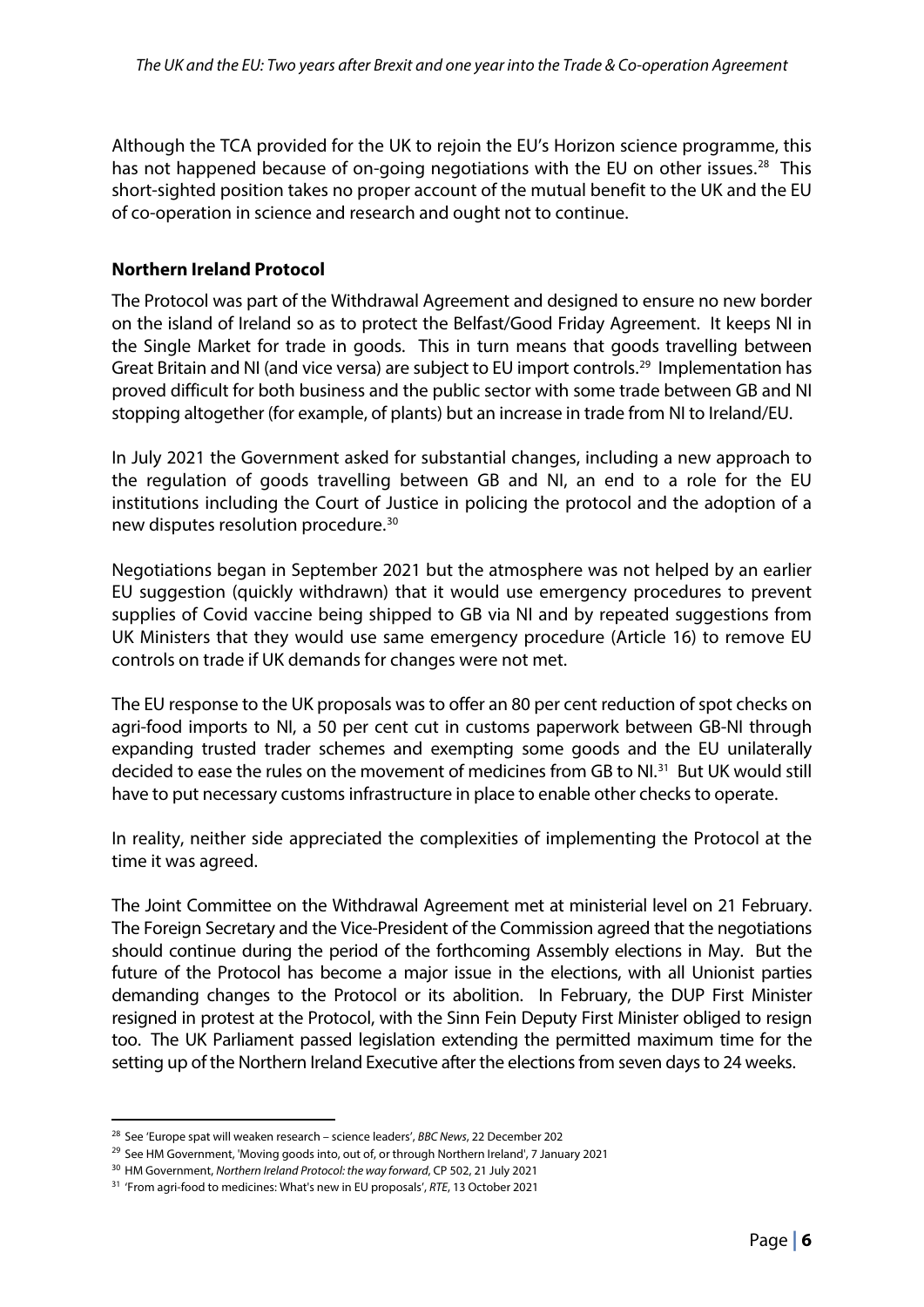#### **Security co-operation**

The TCA provided for a high level of UK-EU internal security and law enforcement cooperation but some former co-operation mechanisms were lost (notably the Dublin III regulation to return asylum seekers to the first Member State reached and real time access to the Schengen II database). In addition, arrangements for continuing the Prüm data exchanges on DNA and number plates and data on Passenger Name Record (PNR) air passengers have yet to be concluded. Although, not a direct consequence of Brexit, a loss of goodwill is also an issue, notably with France over the return of illegal migrants. It is too early to judge the overall impact on security of the TCA but information exchanges are now slower.

#### **Data protection**

An important step forward for the UK came when the EU accepted that the adequacy of UK data regulations to EU ones, enabling cross border data exchanges to continue. But retaining this will not be easy if UK ministers' promises of regulatory divergence are realised. Failure to retain adequacy would have major negative implications for both trade in goods and services and in security co-operation.

#### **UK standing in the world**

The TCA did not include any provision for co-operation in the fields of foreign policy and external security. These latter issues, including the consequent loss of routine participation and influence in EU CFSP meetings, are covered in detail in a separate SEE paper.<sup>[32](#page-8-0)</sup>

Brexit has seen a loss of UK influence in the world with adverse consequences. For example, it was seen in the European dispute with US over aluminium and steel exports. The EU, and subsequently Japan, have successfully reached agreement with the US over this question but without the UK, which has only just announced talks with the US on this issue. There is for now no sign of the UK-US FTA that had been promised.<sup>[33](#page-8-1)</sup>

Despite the Government's vigorous support for Ukraine in the face of Russian threats to its independence, the UK's absence from the so-called Normandy format talks on bringing peace to the Russian-occupied parts of Ukraine is a symbol of the UK's marginalisation from policy-making on a question of vital importance to the UK's security.

Britain's standing has been further damaged by the Government's repeated abandonment of the UK's traditional position as a supporter of international law. On three occasions since Brexit the Government has asked parliament to legislate contrary to our international obligations.<sup>[34](#page-8-2)</sup>

In the same timeframe as Brexit, British soft power has been diminished by cuts in overseas aid, in the BBC World Service and in the British Council.

**.** 

<span id="page-8-0"></span><sup>32</sup> Senior European Experts, *[Britain's Foreign & Security Policy after Brexit: the European Dimension](https://www.eiag.org.uk/paper/britains-foreign-security-policy-after-brexit-european-dimension/)*, 17 December 2021

<span id="page-8-1"></span><sup>33</sup> ['Brexit Britain at 1: Here's what we've learned',](https://www.politico.eu/article/brexit-britain-european-union-eu-learned/) *Politico.eu*, 3 January 2022

<span id="page-8-2"></span><sup>34</sup> The three occasions were: the *[United Kingdom Internal Market Act 2020](https://www.legislation.gov.uk/ukpga/2020/27/contents/enacted)*, c. 27; the *[Overseas Operations \(Service Personnel & Veterans\)](https://www.legislation.gov.uk/ukpga/2021/23/contents/enacted) Act [2021](https://www.legislation.gov.uk/ukpga/2021/23/contents/enacted)*, c. 23; and the *[Nationality and Borders Bill](https://bills.parliament.uk/bills/3023)*.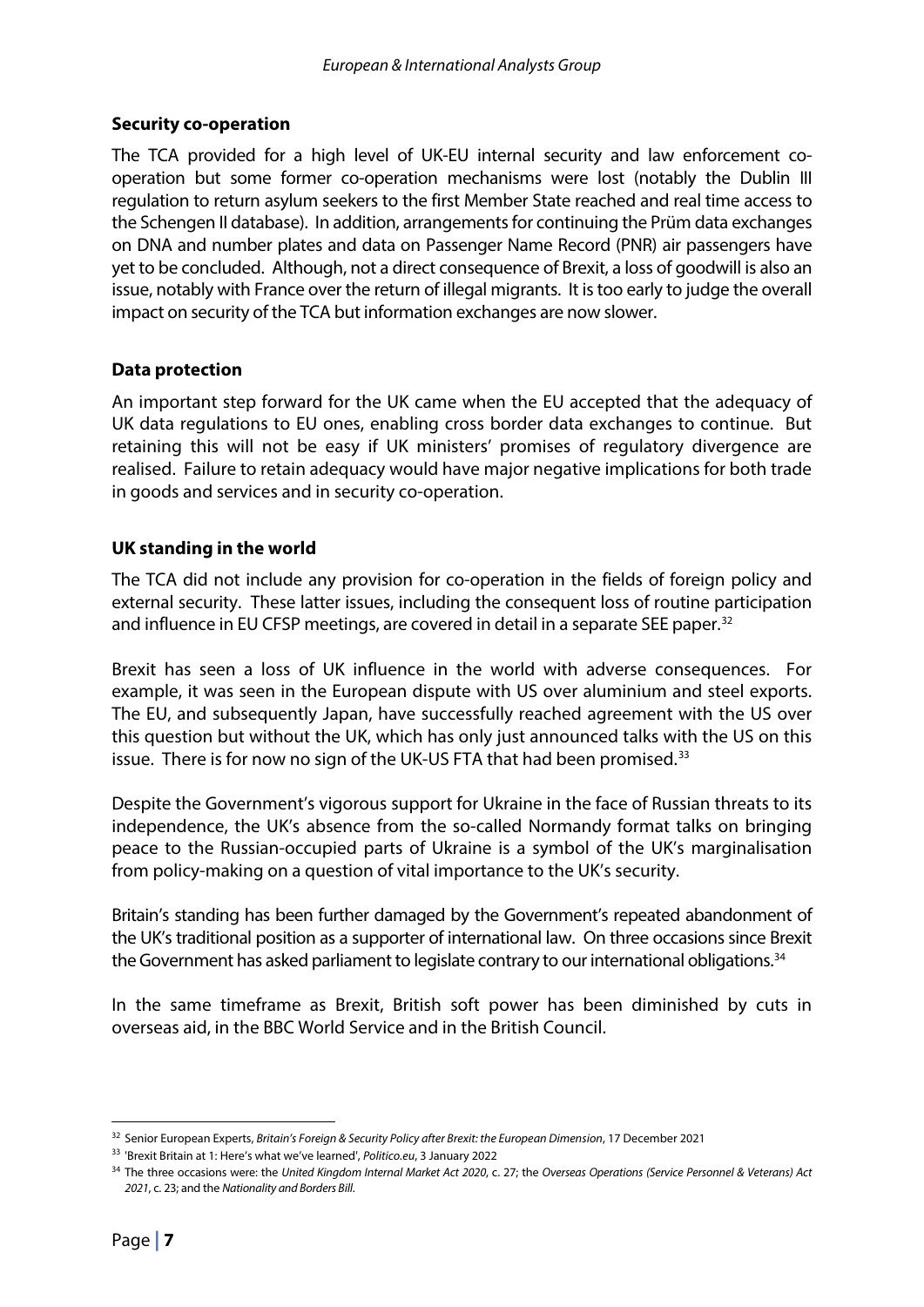#### **Future developments**

The question of the Government's economic policy ambitions for the UK after Brexit remains unanswered. Do we want a low tax, low regulation economy or something closer to the European model? The absence of a decision about the direction of travel hampers the UK's ability to develop economically after Brexit. Part of the difficulty in determining the policy direction lies in splits within the Conservative Party and in the business community but also because many of those who voted for Brexit oppose the low tax, low regulation model making it hard to deliver politically.

Over time some regulatory divergence with the EU is likely. This could have far-reaching effects if it applies in fields such as data protection, employment law and product safety. Big shifts away from EU approach in these sectors would imperil the TCA. Exporters are concerned that the costs of regulatory divergence would outweigh the benefits (because of the need to comply with two sets of rules, one for the UK market and the other for the Single Market).

The structures of the TCA are cumbersome, unwieldy and politicised, which makes dealing with problems unnecessarily difficult. Parts of the consultative mechanism have also taken a long time to get started and appear to be having little impact so far, frustrating businesses who are anxious to clarify technical but important details.

Resolving the problems with the TCA identified in this paper requires leadership from both sides at the top, both to create a more positive spirit after many months of tit-for-tat arguments and to encourage bottom-up participation. Within the UK Government, it remains to be seen whether the transfer of responsibility of UK-EU relation to the Foreign, Commonwealth & Development Office from the Cabinet Office makes a difference, and whether the subsequent appointment in the Cabinet Office of a Minister responsible for the opportunities of Brexit (Jacob Rees-Mogg) will lead to substantial divergence (inadvertent or deliberate) from EU rules.

The TCA includes a provision specifying that there will be a review of the agreement after five years (*i.e.* in 2026) which will be an additional opportunity to make changes. It could also be a point of danger for the UK if it pursues regulatory divergence from the EU over the next four years as the EU may see that as giving the UK a competitive advantage.

*March 2022*